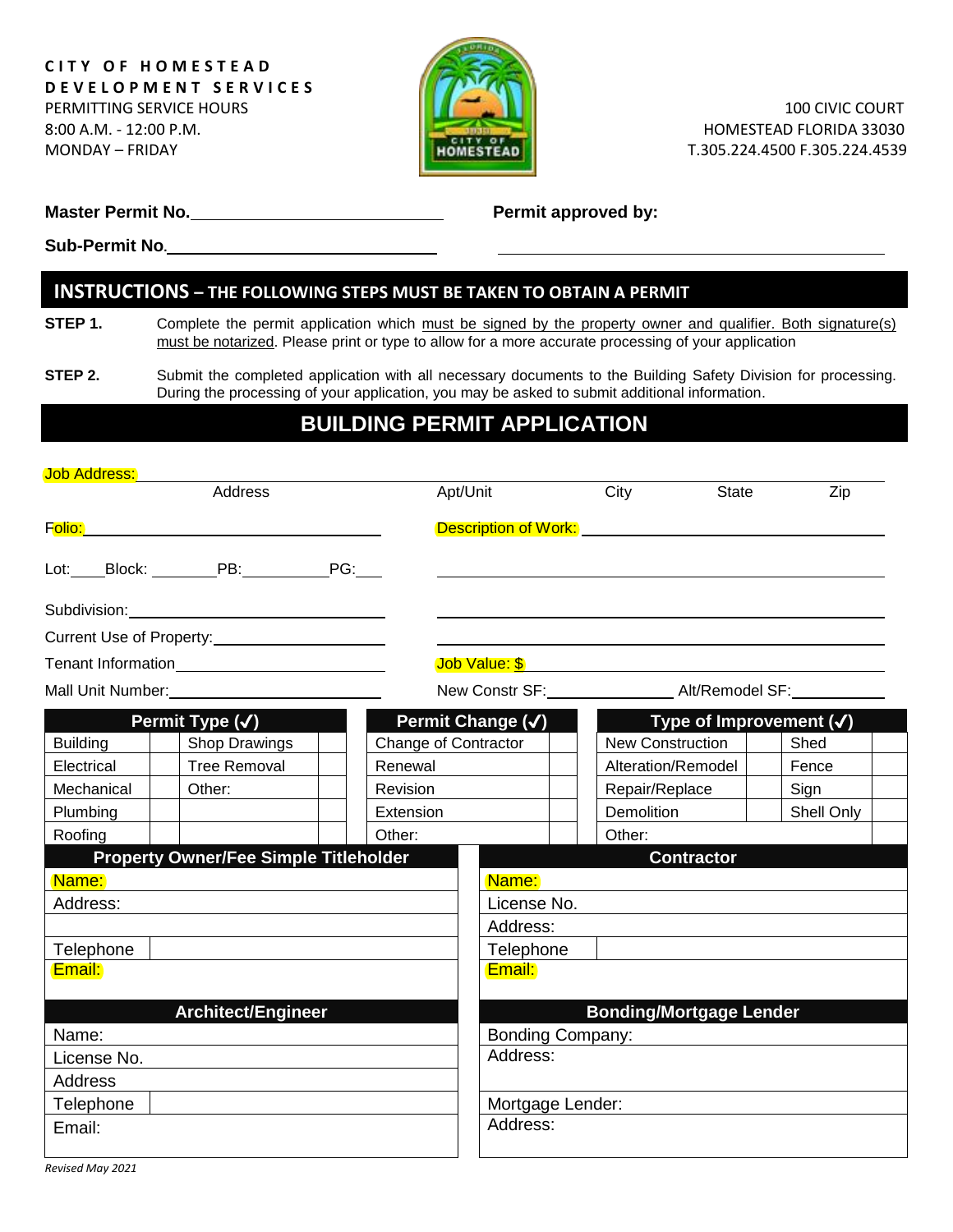#### **IMPORTANT NOTICES**

- 1. DO NOT BEGIN ANY WORK WITHOUT HAVING RECEIVED YOUR VALIDATED PERMIT AND PERMIT CARD. Applying for a permit does not grant the right to begin construction. HOURS OF CONSTRUCTION are limited to the hours of 7:00 a.m. to 7:00 p.m. No inspections will be conducted on weekends or holidays.
- 2. All construction and/ or demolition areas MUST BE MAINTAINED IN A CLEAN, NEAT AND SANITARY CONDITION free from construction debris.
- 3. All construction debris must be removed from the site by a hauler licensed with the City of Homestead.
- 4. STREETS AND NEIGHBORING PROPERTIES SHALL BE KEPT FREE FROM DIRT AND DEBRIS.
- 5. SWALES MUST BE PROTECTED FROM BEING DAMAGED BY EQUIPMENT OR VEHICLES.
- 6. CONSTRUCTION TRAILERS require a separate permit.
- 7. PORTABLE TOILETS for a construction site require a separate permit.
- 8. DO NOT DISCHARGE WATER INTO THE RIGHT OF WAY OR STORM DRAINS.
- 9. EQUIPMENT AND MATERIALS SHALL BE STORED within your property, not on public right of way.
- 10. Florida Department of Health approval is required for applications involving septic tanks. Department of Environmental Resources Management (DERM) and/or Miami -Dade Water and Sewer Department (MDWASD) approval is required for applications involving sewers and water.

### **AFFIDAVIT – PLEASE READ CAREFULLY**

Application is hereby made to obtain a permit to do the work and installations as indicated. I certify that no work or installation has commenced prior to the issuance of a permit and that all work will be performed to meet the standards of all laws regulating construction in this jurisdiction. I understand that a separate permit must be secured for ELECTRICAL WORK, PLUMBING, SIGNS, WELLS, POOLS, FURNACES, BOILERS, HEATERS, TANKS, and AIR CONDITIONERS, etc.

*OWNER'S AFFIDAVIT:* I certify that all the foregoing information is accurate and that all work will be done in compliance with all applicable laws regulating construction and zoning. I, the OWNER of the property, understand that a permit application is subject to denial and a validated permit or permit card is subject to revocation or modification based upon applicable deeds, covenants, declarations, easements and any other legal restriction. By issuing a permit, the City of Homestead makes no representation as to the existence or validity of any property restriction.

*WARNING TO OWNER:* YOUR FAILURE TO RECORD A NOTICE OF COMMENCEMENT MAY RESULT IN YOUR PAYING TWICE FOR IMPROVEMENTS TO YOUR PROPERTY. A NOTICE OF COMMENCEMENT MUST BE RECORDED AND POSTED ON THE JOB SITE BEFORE THE FIRST INSPECTION.

IF YOU INTEND TO OBTAIN FINANCING, CONSULT WITH YOUR LENDER OR AN ATTORNEY BEFORE COMMENCING WORK OR RECORDING YOUR NOTICE OF COMMENCEMENT.

The Notice of Commencement must be recorded at: 22 N.W. 1st Street, 1st floor (305) 275 -1155 extension 6; once recorded**, MUST BE POSTED AT THE JOB SITE** in accordance with Section 713.35 of Florida Statutes. Failure to comply with this lien law may result in the property owner paying twice for the building improvements.

| STATE OF FLORIDA, COUNTY OF MIAMI-DADE        | STATE OF FLORIDA, COUNTY OF MIAMI-DADE        |  |  |
|-----------------------------------------------|-----------------------------------------------|--|--|
| Signature of Owner                            | Signature of Contractor/Qualifier             |  |  |
| <b>Print Name</b>                             | <b>Print Name</b>                             |  |  |
| Sworn to and subscribed before me this        | Sworn to and subscribed before me this        |  |  |
| day of 20                                     | day of 20                                     |  |  |
| Signature of Notary Public - State of Florida | Signature of Notary Public - State of Florida |  |  |
| SEAL:                                         | SEAL:                                         |  |  |
| Personally known OR, Produced Identification  | Personally known OR, Produced Identification  |  |  |
| Type of Identification Produced:              | Type of Identification Produced:              |  |  |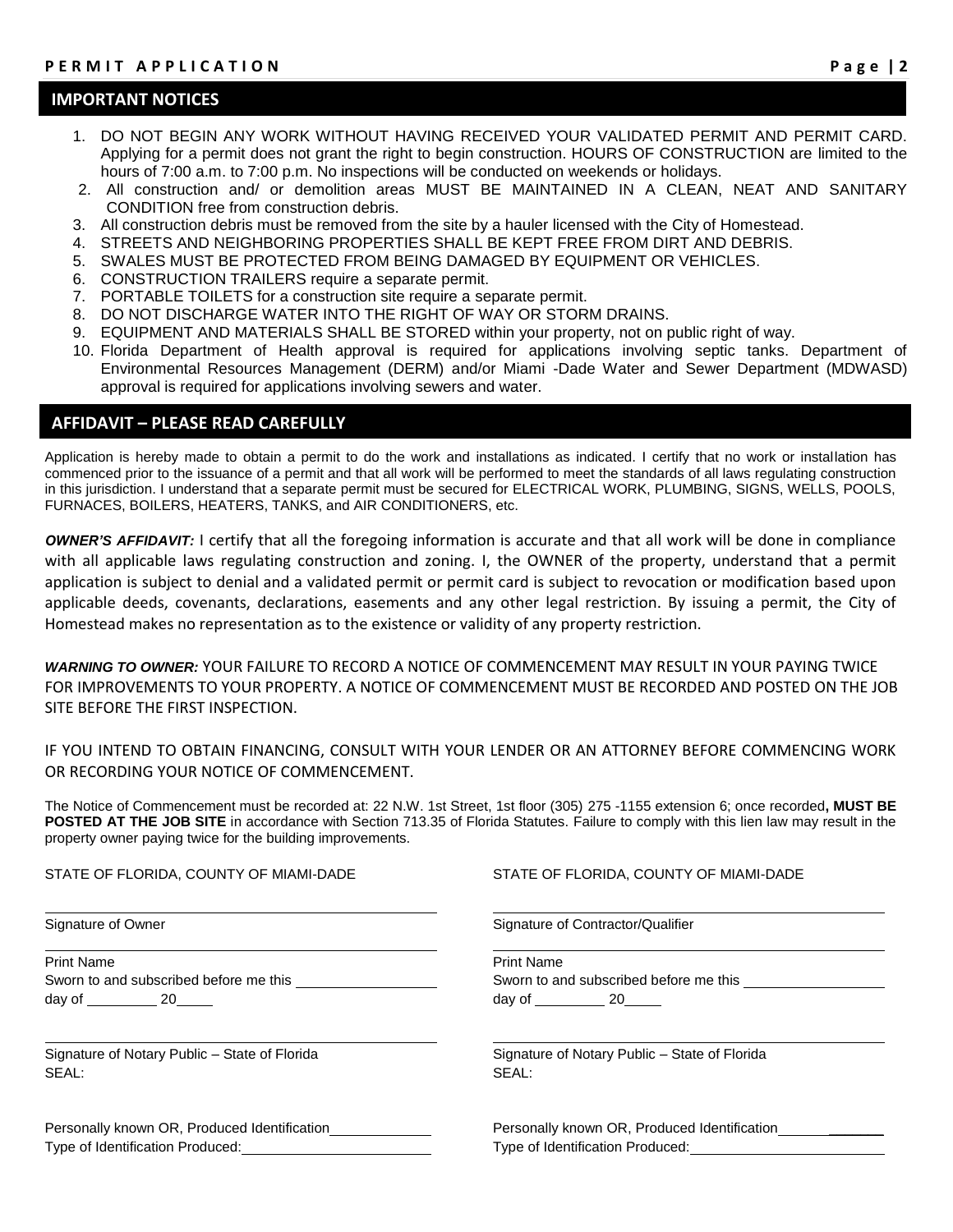### P E R M I T A P P LICATION

| <b>Plumbing</b>                              | <b>QTY</b> |            | <b>Electrical</b>                                     | <b>QTY</b> |
|----------------------------------------------|------------|------------|-------------------------------------------------------|------------|
| <b>Back Flow Preventer</b>                   |            |            | AC and Refrigeration by tons                          |            |
| Catch Basin                                  |            |            | Access Control, CCTV, Intercom System - Per Device    |            |
| Condensate Drain                             |            |            | <b>Burglar Alarm System</b>                           |            |
| Drainage<br># OF INLETS                      |            |            | <b>Commercial Equipment</b><br><b>KVA Rate</b>        |            |
| <b>Gas Meters</b><br># OF METERS             |            |            | <b>Conduit Duct Bank</b><br>Per L.F.                  |            |
| Gas Piping<br>(Cost)                         |            |            | Demolition                                            |            |
| Grease Trap                                  |            |            | <b>Electric Equipment Replacement</b>                 |            |
| Hose Bib                                     |            |            | Feeders (Per Each)                                    |            |
| Interceptor                                  |            |            | Fire Detection Systems & Number Of Devices            |            |
| Lawn Sprinkler System                        |            |            | Generator                                             |            |
| Number of Sprinkler heads                    |            |            | Ground Wire For Screen Bonding                        |            |
| Pool Piping                                  |            |            | Inspections-ADDITIONAL INSPECTION                     |            |
| Pump & Abandon                               |            |            | Inspections-SAFETY INSPECTION                         |            |
| Repair to Water Piping                       |            |            | Inspections-WORK-WITH                                 |            |
| Roof Inlet                                   |            |            | Inspections-TEMPORARY FOR CONSTRUCTION                |            |
| Septic Tank(s)<br><b>GALS</b>                |            |            | Inspections-TEMPORARY FOR TEST                        |            |
| Septic Tank Relay(s)                         |            |            | <b>Per Fixture</b><br><b>Lighting Fixtures</b>        |            |
| <b>Sewer Service</b>                         |            |            | <b>Light Pole</b><br>Per Pole                         |            |
| Soakage Pit<br><b>CUFT</b>                   |            |            | Motors - Install, Repair Or Replace                   |            |
| <b>Temp Water Closet</b>                     |            |            | Outlets- Boxes, Receptacles, Switches & Empty Conduit |            |
| <b>Water Service</b>                         |            |            | <b>Outlets-Low Voltage Outlets</b>                    |            |
| Well                                         |            |            | Outlets- Phone & TV                                   |            |
| Other explain:                               |            |            | <b>Outlets- Special Outlets</b>                       |            |
| <b>Fixture Rough &amp; Sets (list below)</b> | Rough      | <b>Set</b> | Services-Agricultural Service                         |            |
| <b>Bath Tub</b>                              |            |            | <b>Services-Construction Field Office</b>             |            |
| <b>Clothes Washer</b>                        |            |            | Service-Free Standing                                 |            |
| Dishwasher/Disposal                          |            |            | Services-Mobile Home Or R/V                           |            |
| Drinking Fountain                            |            |            | Services-Permanent Each 100 Amp.                      |            |
| Floor Drain                                  |            |            | Signs & Architectural Features                        |            |
| <b>Gas Fixtures</b>                          |            |            | Site Office (Modular or Trailer)                      |            |
| Ice Maker                                    |            |            | <b>Smoke And Duct Detectors</b>                       |            |
| Laundry Tray                                 |            |            | Per KW<br>Solar                                       |            |
| Lavatory                                     |            |            | <b>Swimming Pool Electric</b>                         |            |
| Shower                                       |            |            | Systems-Energy Management System                      |            |
| Sink                                         |            |            | Systems-Master & Radio System                         |            |
| Water Closet / Urinal                        |            |            | Wiring (residential)<br>Per SQ FT                     |            |
| Water Heater                                 |            |            | Other explain:                                        |            |

Signature of Plumbing Contractor (Qualifier) Signature of Electrical Contractor (Qualifier)

Print Name **Date Date Date Print Name Date Date Date**